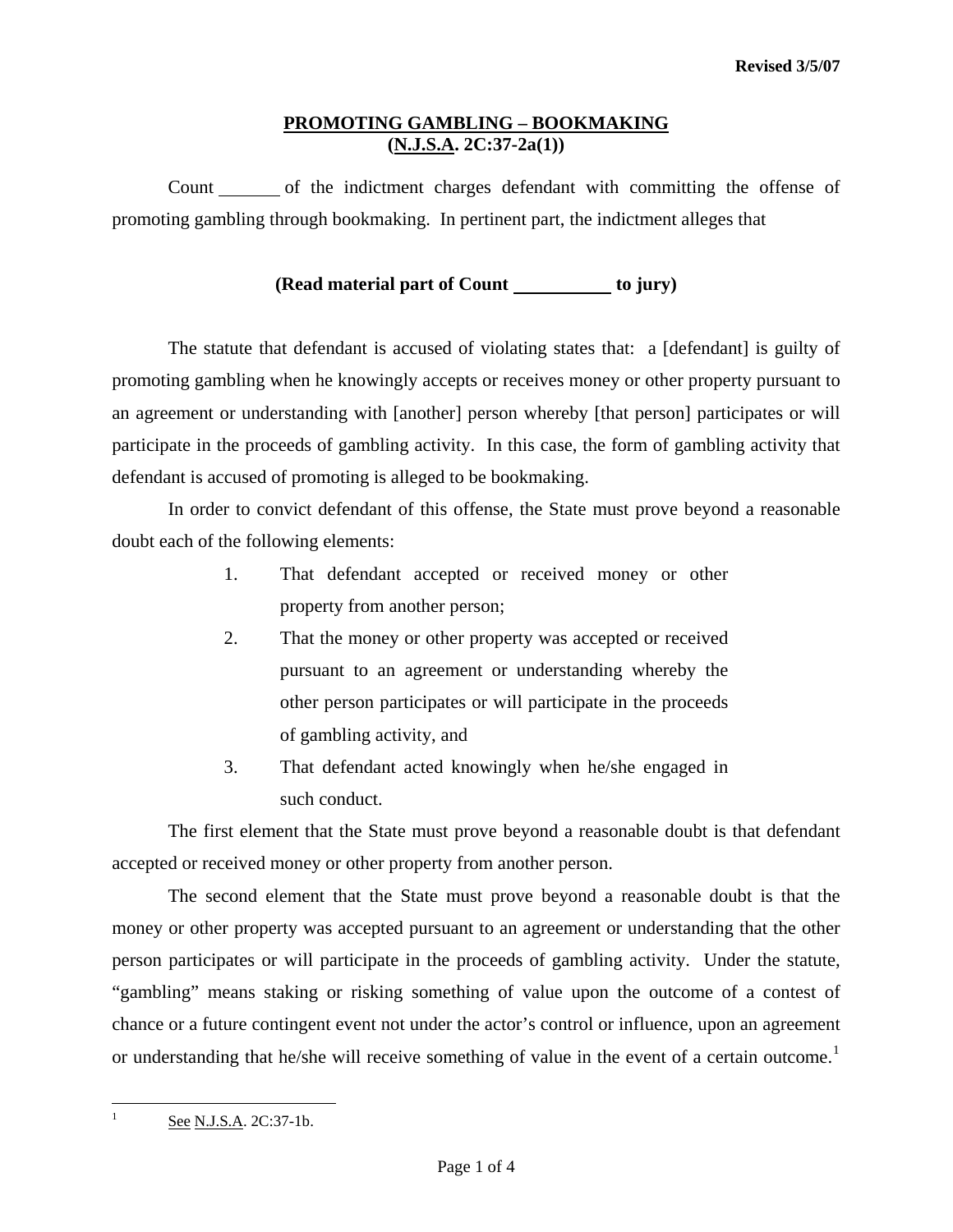The type of gambling activity that defendant stands accused of promoting is bookmaking. The statute defines bookmaking as advancing gambling activity by the unlawful accepting of bets from members of the public [based] upon the outcome of future contingent events as a business.<sup>[2](#page-0-1)</sup>

 The third element that the State must prove beyond a reasonable doubt is that defendant acted knowingly when he/she engaged in such conduct. A defendant acts knowingly or with knowledge with respect to the nature of his/her conduct or the attendant circumstances if defendant is aware that his/her conduct is of that nature, or that such circumstances exist, or defendant is aware of a high probability of their existence. A defendant acts knowingly with respect to a result of his/her conduct if defendant is aware that it is practically certain that his/her conduct will cause such a result.<sup>[3](#page-1-0)</sup> In this case, it is alleged that when defendant allegedly accepted or received (money/property) from (person), defendant knew that (person) would thereby participate in the proceeds of a bookmaking scheme or enterprise.

 You should understand that knowledge is a condition of the mind. It cannot be seen. It can only be determined by inferences from conduct, words or acts. Therefore, it is not necessary for the State to produce witnesses to testify that defendant stated, for example, that he/she acted with knowledge when he/she did a particular thing. It is within your power to find that proof of knowledge has been furnished beyond a reasonable doubt by inference which may arise from the nature of the acts and the surrounding circumstances. The place where the acts occurred and all that was done or said by defendant preceding, connected with, and immediately succeeding the events in question are among the circumstances to be considered.

**\* \* \* \* \*** 

## **[STATUTORY DEFENSE – CHARGE IF APPLICABLE]**

Defendant contends that he/she is not guilty of promoting gambling through bookmaking because he/she was a "player" rather than a participant in the bookmaking scheme or enterprise. Under the statute, it is a defense to the charge of promoting gambling that defendant was a player rather than a participant in the bookmaking scheme or enterprise. A "player" means a person who engages in any form of gambling as a contestant or bettor, without receiving or becoming entitled to receive any profit therefrom other than his/her personal gambling winnings and who

<span id="page-1-1"></span> $\frac{1}{2}$ See N.J.S.A. 2C:37-1g.

<span id="page-1-0"></span>See N.J.S.A. 2C:2-2b (2).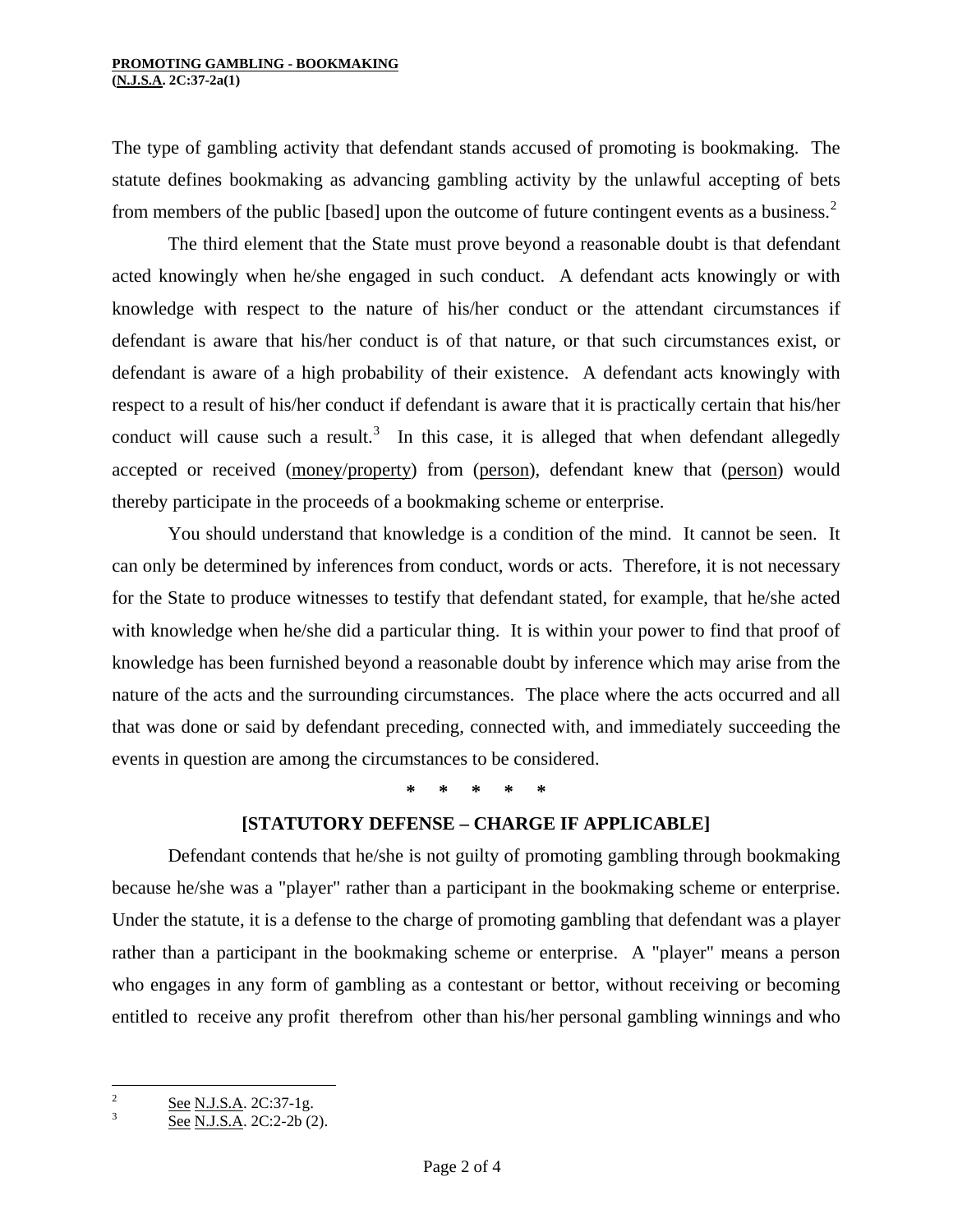does not otherwise render any material assistance to the establishment, conduct or operation of the particular gambling activity. $4$ 

Defendant must prove this defense by clear and convincing evidence.<sup>[5](#page-2-0)</sup> This is to be distinguished from the State's burden of proving defendant's guilt beyond a reasonable doubt. Clear and convincing evidence is that which produces in your mind a firm belief or conviction as to the truth of the fact sought to be established and is evidence so clear, direct, weighty and convincing as to enable you to come to a clear conviction, without hesitancy, of the truth of the matter in issue.<sup>[6](#page-2-1)</sup>

 Regarding the "player" defense asserted in this case, defendant need not prove that he/she was a player beyond a reasonable doubt, but rather, the evidence admitted in support of this defense should produce in your mind a firm belief or conviction that defendant's contention that he/she participated only as a player is true. In other words, the law does not require absolute certainty that defendant participated as a player, but reasonable certainty that it is true. If you find by clear and convincing evidence that defendant was a player rather than a participant in a bookmaking scheme or enterprise, he/she must be found not guilty of Count \_\_\_\_.

\* \* \* \* \*

 If you find that the State has failed to prove beyond a reasonable doubt any of the elements of the offense, you must find defendant not guilty. But if you find that the State has proved each of the elements of promoting gambling through bookmaking beyond a reasonable doubt, you must find defendant guilty of that offense.

\* \* \* \* \*

 If you conclude that defendant has promoted gambling through bookmaking, you must then determine whether the State has proved the following beyond a reasonable doubt:

1. That defendant promoted bookmaking to the extent that he/she received or accepted in any one day more than five bets totaling more than  $$1,000.'$ 

 **YES \_\_\_\_\_\_\_\_ NO \_\_\_\_\_\_\_\_** 

 $\frac{1}{4}$  $\frac{See}{S}$  See N.J.S.A. 2C:37-1c.

<span id="page-2-0"></span> $\frac{See}{S}$  See N.J.S.A. 2C:37-2c.

<span id="page-2-1"></span>See In re Boardwalk Regency Casino License Application, 180 N.J. Super. 324, 339 (App. Div. 1981), mod. o.g. and aff'd 90 N.J. 361 (1982), cert. den. sub nom. Perlman v. Attorney General of New Jersey, 459 U.S. 1081 (1982).

<span id="page-2-2"></span><sup>7</sup> Conviction of this form of promoting gambling through bookmaking is a third degree offense. See N.J.S.A. 2C:37-2b(1).